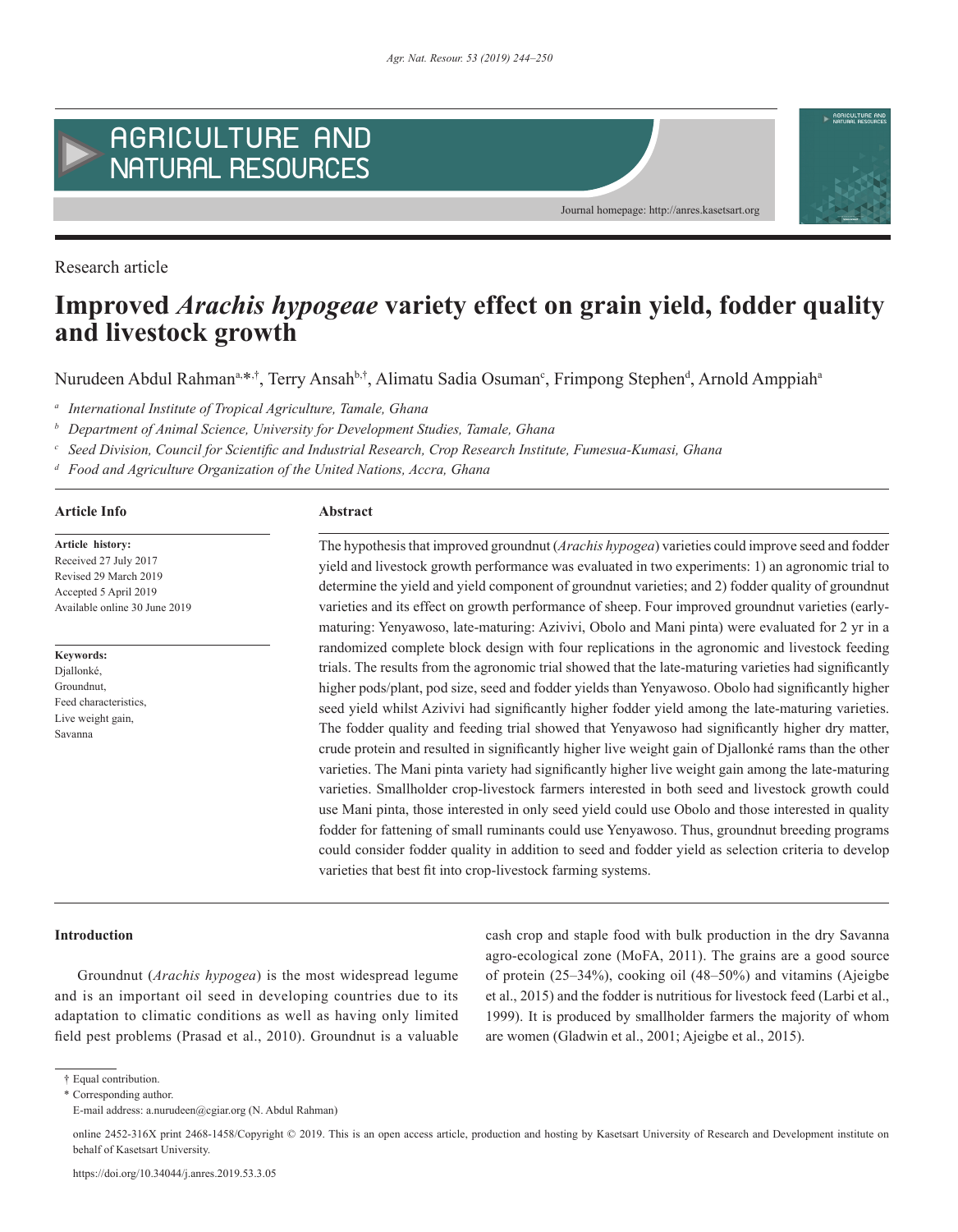Despite the importance of groundnut, the average yield in developing countries is very low (965 kg/ha) compared to developed countries (3,333 kg/ha) according to Food and Agriculture Organization (2017). This has been attributed to the use of poor and low yielding varieties and other biotic, abiotic and socio-economic factors (Craufurd et al., 2002; Naab et al., 2009). Improved groundnut varieties are considered superior to local varieties in terms of pest and disease resistance and seed and fodder yields (Singh et al., 2003; Bala et al., 2011). However, in West Africa, fodder yield and quality are not considered as part of the selection criteria in groundnut improvement programs (Larbi et al., 1999). In Ghana, the National Agricultural Research System has released some improved groundnut varieties in the northern savanna agro-ecological zones based on grain yields, maturity days and pest or diseases resistance over the past years (Oteng-Frimpong et al., 2017). The potential of these improved groundnut varieties for smallholder crop-livestock system has not been fully exploited in these agro-ecological zones.

Dry season feed shortage is a threat to livestock production in the dry savanna regions of West Africa and the utilization of groundnut fodder as feed during this period is a necessary resource for smallholder crop-livestock farmers (Njie and Reed, 1995; Akapali et al., 2018). The current study tested the hypothesis that groundnut varieties may affect the grain and fodder yields, fodder quality and live weight gain of sheep. The results are presented on the effect of improved groundnut varieties on seed and fodder yields, fodder quality and growth of sheep in a crop-livestock system in Northern Ghana.

#### **Materials and Methods**

# *Site description*

# *Agronomic trial*

The experiment was conducted in the Guinea Savanna agroecology zone of Ghana at the Tamale Airforce farm. The area lies between 009.55420°N and 000.85455° W with a mean daily temperature of 26°C and a mono-modal rainfall pattern with an annual average of 800–1,100 mm as shown in Fig. 1 (Ghana Meteorological Agency, 2015). Composite soil samples from the surface to 20 cm depth in the experimental field were taken to determine the soil chemical properties before planting using the standard procedures of Motsara and Roy (2008). The chemical properties of the soil were pH  $(4.9; 1:2.5$  for soil: H<sub>2</sub>O), organic carbon  $(8.4 \text{ g/kg})$ , total nitrogen (1.3 g/kg), available phosphorus (7.3 mg/kg) and exchangeable cations (potassium: 0.2 cmol/kg, calcium 5.5 cmol/kg and magnesium  $0.9$  cmol/kg).

### *Livestock feeding trial*

The fodder quality and feeding study was conducted at the Department of Animal Science, Faculty of Agriculture, University for Development Studies at Nyankpala, Ghana. The trial area lies between 09.2541°N and 000.5824°W with similar climatic conditions as the experimental site for the agronomic study.



**Fig. 1** Daily rainfall distribution of study area during 2014 and 2015 (Ghana Meteorological Agency, 2015).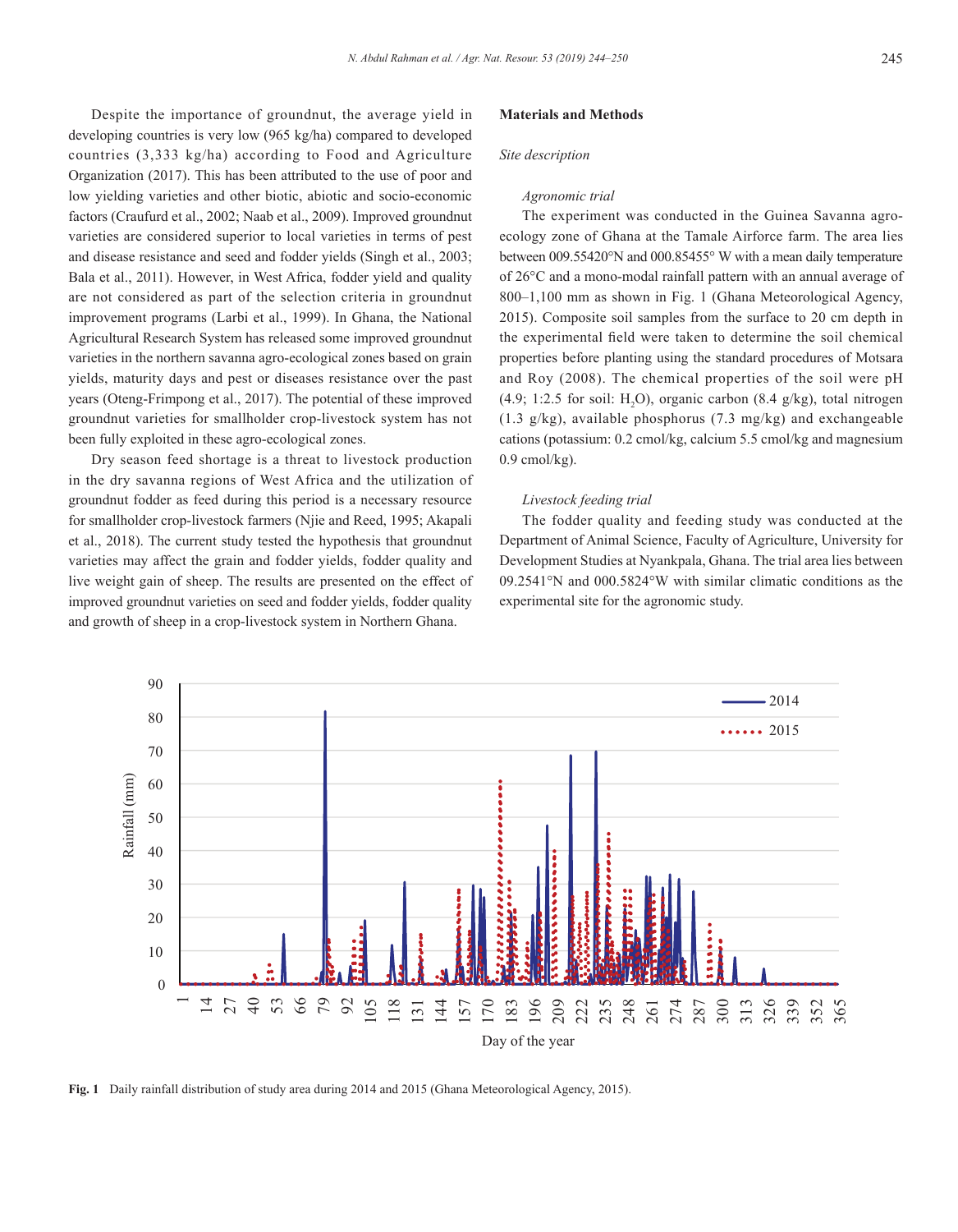# *Experimental design and procedure*

#### *Agronomic trial*

A 2 yr field experiment (2014 and 2015 growing seasons) was conducted to assess the effect of four improved groundnut varieties on groundnut yield in a randomized complete block design with four replications. The groundnuts were planted in the first week of June for the 2014 cropping season and in the second week of June for the 2015 cropping season. The varieties used were early-maturing type Yenyawoso (ICGX SM 87057), late-maturing types Azivivi (RMP 12), Obolo (ICGV 97049) and Mani pinta. The early-maturing type had a 90 d growth period while the late-maturing type had 110 to 120 d. A plot size of 40 m  $\times$  25 m was used to ensure sufficient fodder yields were generated for the livestock feeding trial.

The land was ploughed and harrowed to obtain a fine tilth for planting in both years. The groundnuts were planted at one seed/hill at a spacing of 60 cm  $\times$  20 cm. A pre-emergence herbicide glyphosate (Zoomer; 3 L/ha) and post emergence herbicide pendimethalin (Stomp; 3 L/ha) were sprayed immediately after planting in the morning. Hand weeding was done once with a hoe at 5 wk after planting.

# *Livestock feeding trial*

The groundnuts were harvested at full pod maturity and then separated into pods and fodder. The groundnut fodders were shade-dried and chopped into an average length of 3.5 cm. Sixteen Djallonké rams were obtained from the Council for Scientific and Industrial Research-Animal Research Institute at Nyankpala. The average initial live weight ( $\pm$  SD) of the rams was  $15.0 \pm 3.0$  kg and they were randomly assigned to the four groundnut varieties and haulm fodder meal as a sole diet in a completely randomized design with four replicates. The rams were housed in individual wooden cages with concrete floors and fed with the dry groundnut fodder ad libitum daily for 8 wk (56 d).

# *Data collection*

## *Agronomic trial*

An area of 9  $m<sup>2</sup>$  in the middle of each plot was marked for data collection on the number of pods/plant, pod size, dry pod weight, seed/pod, seed yield and fodder yield. Pod and seed yields were measured after oven-drying pods at 65ºC to a moisture content of 12% and the fodder yield was determined after oven-drying samples at 65ºC to a constant weight. Ten plants were randomly sampled from the harvest area from each plot for measuring the pod length and pod width using Vernier calipers. The pod size was then calculated based on the pod length and pod width.

# *Livestock feeding trial*

The dried groundnut fodder of each variety was sampled and analyzed for dry matter (DM), nitrogen using the Kjeldahl method and crude protein (CP), calculated by multiplying the nitrogen by 6.25 (Association of Official Analytical Chemists, 2000). The neutral detergent fiber (NDF) and acid detergent fiber (ADF) were determined exclusive of residual ash following the method of Van Soest et al. (1991) using an Ankom200 fiber analyzer (ANKOM Technology, O'Neil Road, Macedon, USA).

Daily dry matter feed intake was measured as the difference between the initial weight of feed given to animals and the weight of left-over feed after feeding on each day. The live weight gain of each ram was determined as the difference between the final weight of the ram at the end of the experiment (56 d) and the initial weight of the ram. The feed conversion efficiency (FCE) was estimated as the ratio of the live weight gain and feed intake.

# *Statistical analysis*

The general linear model of the Statistical Analysis System for Windows software package (SAS Institute Inc., 2011) was used to analyze all measured data. The year was considered as a random variable in the statistical analysis with the objective of identifying a groundnut variety whose average effect over the 2 yr of the experiment would be stable and high (Gomez and Gomez, 1984). The agronomic traits and fodder quality data were analyzed using Equation 1:

 $Y_{ii} = \mu + B_i + V_i + e_{ii}$  $+ e_{ij}$  (1)

where  $Y_{ij}$  is an observation,  $\mu$  is the experimental mean,  $B_i$  is the block effect,  $V_j$  is the variety effect and  $e_{ij}$  is the residual.

The live weight grain of rams was analyzed using the initial weight of the rams as a co-variate as shown in Equation 2:

$$
Y_{ij} = \mu + V_i + B(x_{ij} - \pi_i) + e_{ij}
$$
 (2)

where  $Y_{ij}$  is an observation,  $\mu$  is the experimental mean,  $V_i$  is the variety effect, B is the slope,  $x_{ij}$  is the observation of the covariate under the i<sup>th</sup> group,  $\pi$ <sub>i</sub> is the i<sup>th</sup> group mean and  $e$ <sub>ij</sub> is the residual.

Orthogonal contrast was used to separate treatment means at  $p \le 0.05$ . Univariate correlation and regression analysis were performed to establish a relationship and the predictive equation for seed yield from the agronomic data and live weight gain from the livestock feeding data. Variables with a correlation co-efficient of 60% and above were used in the regression equation.

#### **Results and Discussion**

#### *Agronomic trial*

# *Yield*

The pod and seed yields varied among the groundnut varieties (Table 1). Generally, the early-maturing groundnut variety (Yensyawoso) had lower ( $p < 0.01$ ) pod and seed yields than the late-maturing varieties (Table 1). The pod and seed yields were not significantly different among the late-maturing groundnut varieties (Table 1). Seed yield was positively correlated with pod yield  $(r = 0.97, p \le 0.0001)$  and pods/plant  $(r = 0.68, p \le 0.0001)$  and could be expressed using Equation 3 :

$$
Y_{\text{Seed yield}} = -7.33 - 1.22_{\text{Pod/plant}} + 0.72_{\text{Pod yield}}, r^2 = 0.94
$$
 (3)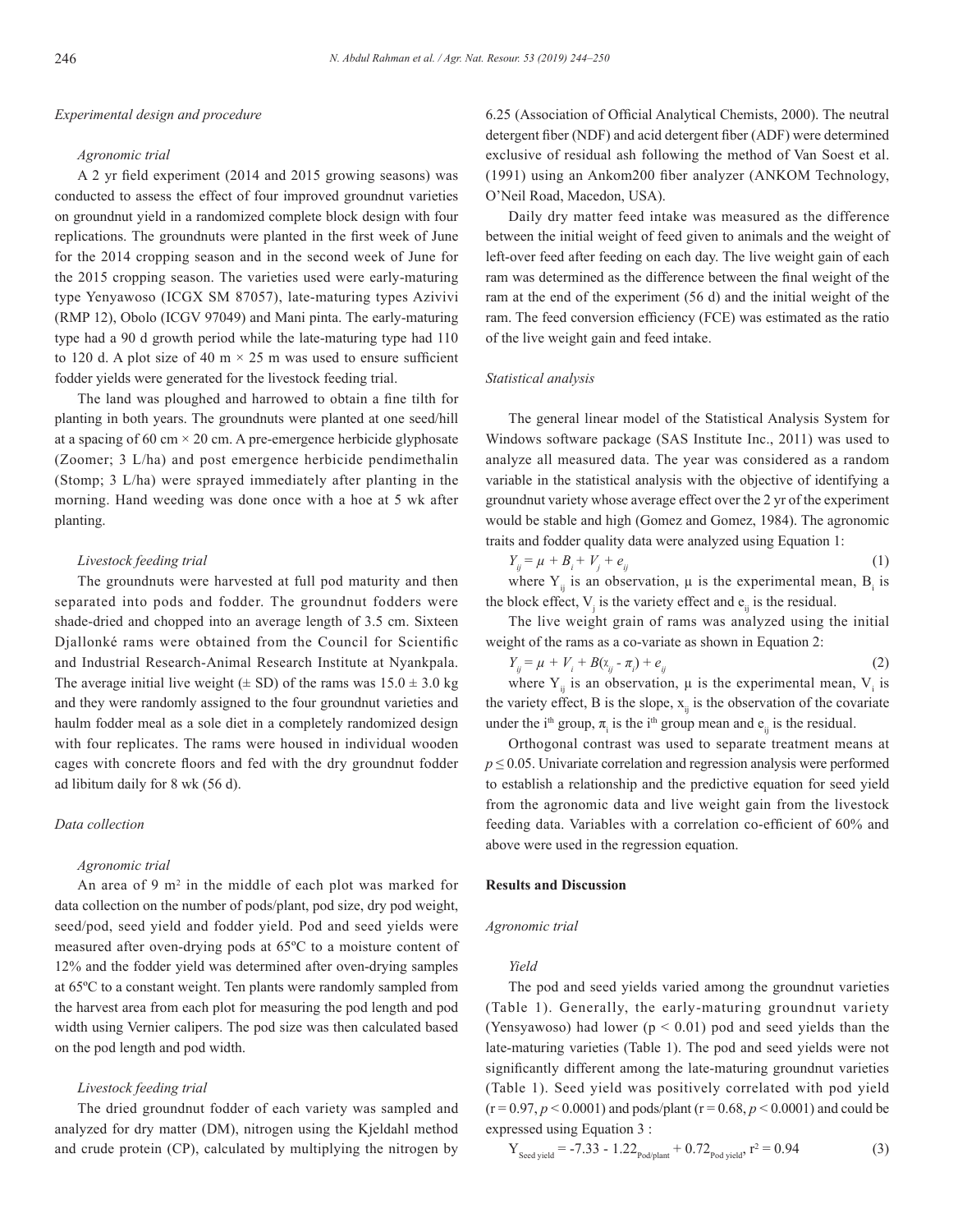**Table 1** Effect of groundnut variety on pod, seed and fodder yields during 2014 and 2015 cropping seasons.

| Variety                                 | Pod vield | Seed yield | Fodder yield |
|-----------------------------------------|-----------|------------|--------------|
|                                         | (kg/ha)   | (kg/ha)    | (kg/ha)      |
| Yenyawoso (Early)                       | 725.0     | 510.0      | 3746.9       |
| Azivivi (Late)                          | 1311.3    | 851.3      | 6562.5       |
| Obolo (Late)                            | 1373.8    | 1008.8     | 2768.8       |
| Mani pinta (Late)                       | 1152.5    | 771.3      | 5457.5       |
| SE                                      | 161.88    | 118.56     | 497.62       |
| $p$ -value                              | $\ast$    | $\ast$     | **           |
| Contrast probability of <i>p</i> -value |           |            |              |
| Early versus Late                       | **        | **         | $\ast$       |
| Azivivi versus (Obolo + Mani pinta)     | ns        | ns         | **           |
| Obolo versus Mani pinta                 | ns        | ns         | **           |

 $** = p < 0.01$ ;  $* = p < 0.05$ ; ns =  $p > 0.05$ .

Fodder yield showed a significant response to groundnut varieties (Table 1). The fodder yield for the late-maturing varieties was higher  $(p < 0.01)$  than that of the early-maturing variety (Table 1). Azivivi variety had a higher  $(p < 0.01)$  fodder yield among the late-maturing varieties.

The variation in pod, seed and fodder yields observed among groundnut varieties was in consonance with earlier findings (Larbi et al., 1999; Caliskan et al., 2008; Naab et al., 2009; Kombiok et al., 2013; Tarawali and Quee, 2014). This difference could be attributed to genetic traits, influenced by the environment or a combination of both. The seed yield differences among the varieties were partly due to the variation in pod yield and number of pods/plant. The Azivivi variety produced substantial pod, seed and fodder yields which makes it more suitable for smallholder crop-livestock system in the savanna agro-ecological zone where livestock fodder demand is on the rise, especially in the dry season (Njie and Reed, 1995; Akapali et al., 2018). The significant increase in pod, seed and fodder yields of the late-maturing varieties could possibly have been due to more growth days for the accumulation and partitioning of dry matter into yield.

## *Yield component*

The number of pods/plant and pod size were significant among the groundnut varieties, but the number of seeds/pod was not affected by the groundnut variety (Table 2). The late-maturing groundnut varieties had higher (*p* < 0.01) pods/plant and pod size than the early-maturing variety (Table 2). The Azivivi variety had a higher  $(p < 0.01)$  number of pods/plant than the other late-maturing varieties. However, Obolo variety had a bigger pod size  $(p < 0.01)$  among the later maturing varieties (Table 2).

The difference observed among the groundnut varieties regarding the number of pods/plant could largely be attributed to the genetic traits of the varieties. This result confirmed earlier reports on the effect of groundnut varieties on the number of pods/plant (Virk et al., 2005; Ahmad et al., 2007; Caliskan et al., 2008; Ekeleme et al., 2011). The increase in pod size among groundnut varieties agreed with earlier reports on the effect of groundnut variety on pod size (Anderson et al., 1993). The variation in pod size may have been due to genetic and environmental effects.

**Table 2** Effect of groundnut variety on pods/plant, pod size and seeds/pod during 2014 and 2015 cropping season.

| Variety                                 | Pods/plant | Pod size           | Seeds/pod |
|-----------------------------------------|------------|--------------------|-----------|
|                                         | (number)   | (cm <sup>2</sup> ) | (number)  |
| Yenyawoso (Early)                       | 16.0       | 34.7               | 2.1       |
| Azivivi (Late)                          | 30.7       | 37.2               | 2.1       |
| Obolo (Late)                            | 19.7       | 50.3               | 2.1       |
| Mani pinta (Late)                       | 21.0       | 36.3               | 2.0       |
| <b>SE</b>                               | 2.32       | 1.02               | 0.03      |
| $p$ -value                              | **         | **                 | ns        |
| Contrast probability of <i>p</i> -value |            |                    |           |
| Early versus Late                       | **         | **                 | $\ast$    |
| Azivivi versus (Obolo + Mani pinta)     | **         | **                 | ns        |
| Obolo versus Mani pinta                 | ns         | **                 | ns        |

\*\*  $= p < 0.01$ ; \*  $= p < 0.05$ ; ns  $= p > 0.05$ .

# *Livestock feeding trial*

#### *Fodder quality*

The groundnut variety showed a significant effect on the dry matter, crude protein, neutral and acid detergent fiber contents (Table 3). The dry matter and crude protein of the early-maturing variety were higher  $(p < 0.01)$  than those of the late-maturing varieties (Table 3). The Azivivi variety had a higher  $(p < 0.01)$  crude protein content among the late-maturing varieties (Table 3). In contrast with the dry matter and crude protein contents, the late-maturing variety had higher  $(p < 0.01)$  neutral and acid detergent fiber contents than the early-maturing variety (Table 3). The neutral and acid detergent fiber contents of the fodder from the Obolo variety was higher  $(p < 0.001)$  than for the other later-maturing varieties (Table 3).

**Table 3** Effect of groundnut variety on fodder quality 2014 and 2015 cropping season.

| Variety                             |        | Dry matter Crude protein | <b>NDF</b> | <b>ADF</b> |
|-------------------------------------|--------|--------------------------|------------|------------|
|                                     | $(\%)$ | $(\%)$                   | (%)        | $(\%)$     |
| Yenyawoso (Early)                   | 60.8   | 11.4                     | 42.7       | 36.6       |
| Azivivi (Late)                      | 49.7   | 11.2                     | 42.5       | 39.0       |
| Obolo (Late)                        | 48.9   | 6.8                      | 53.0       | 49.5       |
| Manipinta (Late)                    | 57.2   | 10.3                     | 44.9       | 36.7       |
| SЕ                                  | 2.03   | 0.58                     | 1.18       | 1.34       |
| $p$ -value                          | **     | **                       | **         | **         |
| Contrast probability of $p$ -value  |        |                          |            |            |
| Early versus Late                   | **     | **                       | **         | **         |
| Azivivi versus (Obolo + Mani pinta) | ns     | **                       | **         | ns         |
| Obolo versus Mani pinta             | *      | **                       | **         | **         |

 $NDF$  = neutral detergent fibre;  $ADF$  = acid detergent fibre

\*\* =  $p$  < 0.01, \* =  $p$  < 0.05 and ns =  $p$  > 0.05.

The fodder quality varied among the groundnut varieties possibly due to the differences in growth duration of the groundnut varieties. The crude protein and neutral detergent fiber contents of the groundnut varieties reported in this study were in a similar range to that reported by Larbi et al. (1999). The crude protein content in all the groundnut varieties except the Obolo variety were within the minimum crude protein requirement for the maintenance of small ruminants (National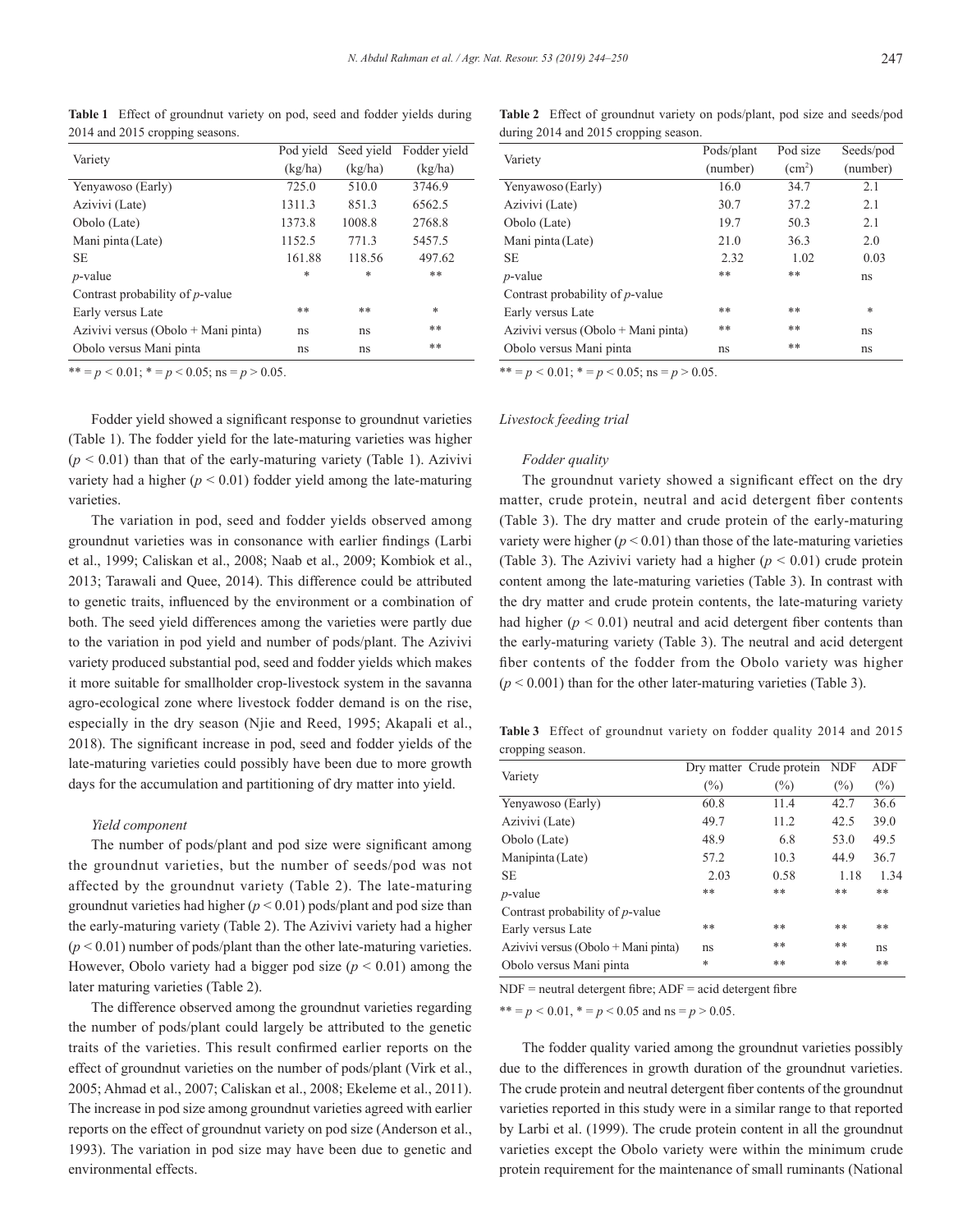Research Council, 2007). This shows the potential of these groundnut varieties for use as sole diet for feeding small ruminants or as supplemental diet when small ruminants are fed with low protein, cereal crop residues especially during dry seasons.

#### *Livestock growth*

The feed conversion efficiency for dry matter and crude protein of the Djallonké sheep increased with the different groundnut varieties (Table 4). Feeding the early-maturing variety fodder to Djallonké sheep resulted in a significantly higher feed conversion efficiency for the dry matter and crude protein than for the late-maturing varieties (Table 4). Thus, Djallonké sheep used less dry matter and crude protein in the early-maturing variety to produce more live weight gain than the late-maturing varieties. The differences in the efficiency of both dry matter and crude protein utilization among the groundnut varieties could have been due to variations in the growth period which might have affected the leaf-to-stem ratio and the accumulation of the ADF content of plants. This was in line with the report of Wilson and Kennedy (1996) who found a lower leaf-to-stem ratio and a higher ADF with increasing maturity days of plants. A higher ADF content has been found to limit voluntary feed intake and digestibility (Riaz et al., 2014) and this could have also accounted for the low efficiency in dry matter utilization. The authors in a metaanalysis of the effect of dietary nutrient constituents on the voluntary feed intake and digestibility also found that CP positively influenced intake and digestibility, and this confirmed the relatively higher protein use efficiency recorded in the early-maturing plants.

**Table 4** Effect of groundnut variety on feed conversion efficiency (FCE) of fodder during 2014 and 2015 cropping season.

| Variety                                 | Dry matter FCE $(\% )$ | Protein FCE (%) |
|-----------------------------------------|------------------------|-----------------|
| Yenyawoso (Early)                       | 15.47                  | 1.74            |
| Azivivi (Late)                          | 164.67                 | 18.81           |
| Obolo (Late)                            | 63.45                  | 4.76            |
| Mani pinta (Late)                       | 23.60                  | 2.43            |
| <b>SE</b>                               | 18.84                  | 2.26            |
| $p$ -value                              | **                     | **              |
| Contrast probability of <i>p</i> -value |                        |                 |
| Early versus Late                       | **                     | **              |
| Azivivi versus (Obolo + Mani pinta)     | ns                     | ns              |
| Obolo versus Mani pinta                 | ns                     | ns              |

\*\* =  $p$  < 0.01, \* =  $p$  < 0.05 and ns =  $p$  > 0.05.

The live weight gain of the Djallonké sheep increased among the improved groundnut varieties (Fig. 2). The live weight gain of the Djallonké sheep fed with the early-maturing variety was higher  $(p < 0.01)$  than for the late-maturing varieties. Similarly, the live weight gain of Djallonké sheep fed with the Mani pinta variety was also higher  $(p < 0.01)$  than those fed the other late-maturing variety. Live weight gain was positively correlated with dry matter content  $(r = 0.62; p < 0.01)$ , and CP content  $(r = 0.64; p < 0.01)$  but negatively correlated with FCE for dry matter ( $r = -0.71$ ;  $p < 0.01$ ). Live weight gain of Djallonké rams fed with these varieties could be predicted using Equation 4:

$$
Y_{\text{Live weight gain}} = 0.75 + 0.03_{\text{Dry matter}} - 0.05_{\text{FCE dry matter}} + 0.32_{\text{FCE crude protein}}, \quad r^2 = 0.71 \tag{4}
$$

The live weight gain of the Djallonké rams was in a similar range to the live weight gain of 'Yankassa' rams fed with groundnut fodder (Ajeigbe et al., 2011). The differences in the live weight gain of rams fed with different groundnut varieties was possibly due to the variation in the fodder quality of the groundnut varieties and the FCE for the dry matter and crude protein of the fodder. The 155% increase in live weight gain recorded for the early-maturing groundnut variety (Yenyawoso) compared to the late-maturing varieties might also be attributed to the short growth period which affects the accumulation of the acid and neutral detergent fiber contents of plants. The short growing period may have also limited the extent of stem elongation in favor of greater leaf production. Stems normally have a high concentration of non-photosynthetic tissues such as sclerenchyma, xylem fibers and xylem vessels which limit digestion due to the presence of some recalcitrant fiber (Wilson and Kennedy, 1996). The live weight gain of rams fed with the Yenyawoso and Mani pinta varieties showed the potential of these two varieties to be used as the sole diet for fattening rams under the conditions of this study or as a supplementary diet. This result agreed with earlier reports on the use of groundnut fodder to enhance the growth performance of sheep (Abdou et al., 2011; Ajeigbe et al., 2011).

The agronomic study showed that the late-maturing varieties significantly increased the pod, seed and fodder yields and the number of pods/plant and pod size more than for the early-maturing variety (Yenyewoso). Obolo had a higher pod size whilst Azivivi had a higher fodder yield and number of pods/plant among the late-maturing varieties. The seed yield was positively correlated with pod yield and pods/plant. The fodder quality analysis showed that Yenyewoso had higher dry matter and crude protein contents than the other varieties. In contrast, the late-maturing variety had higher acid and neutral detergent fiber contents than Yenyewoso. The live weight gain of the Djallonké sheep fed with Yenyewoso was significantly higher than for those fed with the other varieties. Live weight gain was positively correlated with dry matter content FCE for the dry matter and crude protein contents. Small-scale groundnut farmers interested in both seed and livestock growth could use Mani pinta; those interested in only seed yield could use Obolo; and those interested in quality fodder for fattening small ruminants could use Yenyawoso. The results indicated that seed and fodder yields, fodder quality and the growth performance of livestock increased significantly with groundnut varieties. Therefore, groundnut breeding programs could consider fodder quality in addition to seed and fodder yield in the selection criteria to develop varieties that fit well into crop-livestock farming systems.

# **Conflict of Interest**

The authors declare that there are no conflicts of interest.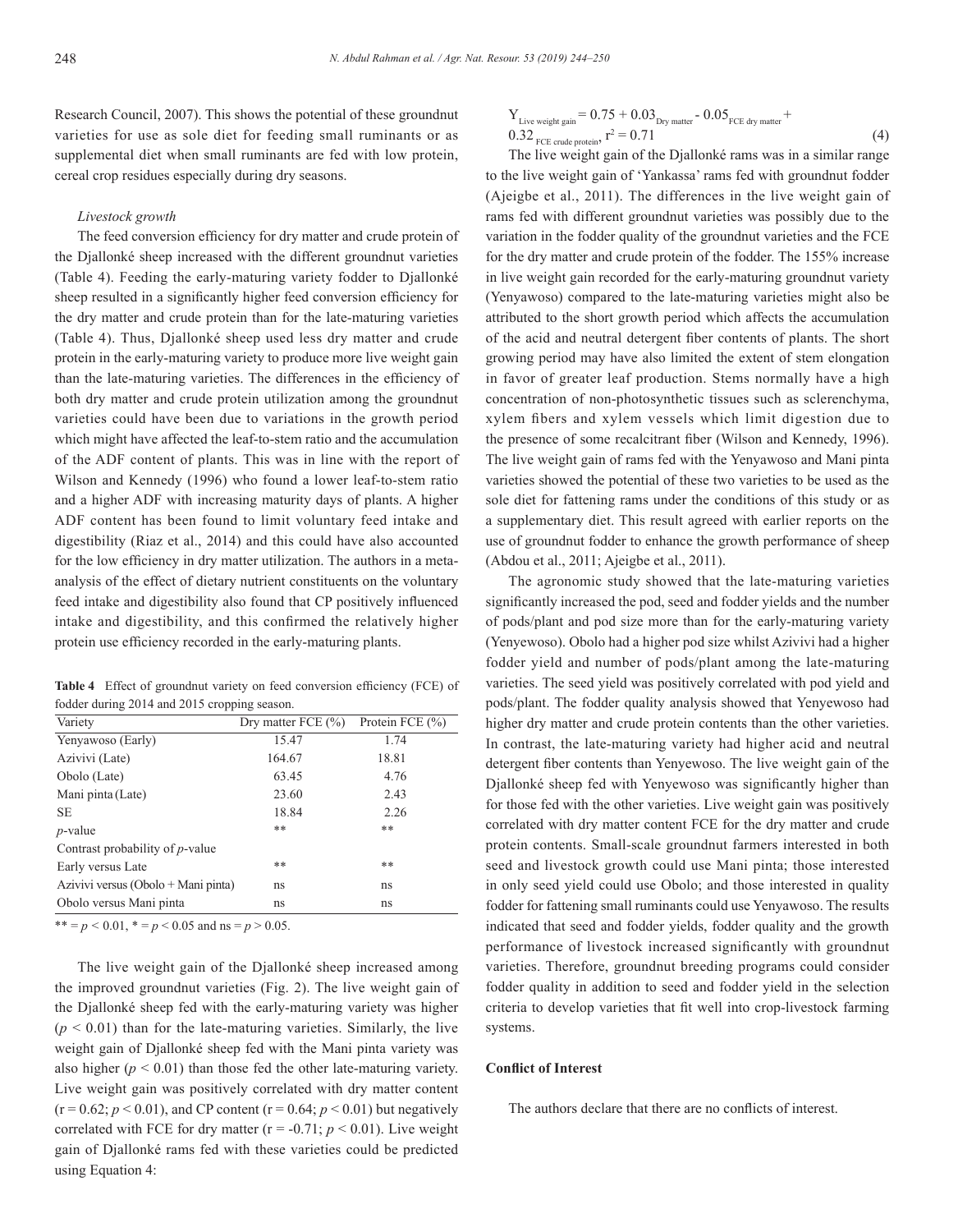

**Fig. 2** Effect of groundnut variety on Djallonké sheep live weight gain; error bars indicate  $\pm$  SD.

#### **Acknowledgments**

The authors are grateful to the USAID-funded Africa Research in Sustainable Intensification for the Next Generation (Africa RISING) West Africa project for support in acquiring the certified seeds of the groundnut varieties and the site for the study.

# **References**

- Abdou, N., Nsahlai, I.V., Chimonyo, M. 2011. Effects of groundnut haulms supplementation on millet stover intake, digestibility and growth performance of lambs. Anim. Feed Sci. Technol. 169: 176–184.
- Ahmad, N., Rahim, M., Khan, U. 2007. Evaluation of different varieties, seed rates and row spacing of groundnut, planted under agro-ecological conditions of Malakand Division. J. Agron. 6: 385–387.
- Ajeigbe, A.A., Singh, B.B., Musa, A., Tarawali, S.A. 2011. Effect of feeding crop residues of different cereals and legumes on weight gain of Yankassa rams. Int. J. Livest. Prod. 2: 17–23.
- Ajeigbe, H.A., Waliyar, F., Echekwu, C.A., Ayuba, K., Motagi, B.N., Eniayeju, D., Inuwa, A. 2015. A Farmer's Guide to Groundnut Production in Nigeria. International Crops Research Institute for the Semi-Arid Tropics. Patancheru-Telangana, India.
- Akapali, M., Ansah, T., Abdul-Rahman, I.I., Alenyorege, B., Baatuuwie, B.N. 2018. Seasonal changes in pasture biomass and grazing behavior of cattle in the Guinea Savanna agroecological zone of Ghana. Afri. J. Range For. Sci. 35: 101–108.
- Anderson, W.F., Fitzner, M.S., Isleib, T.G, Wynne, J.C., Phillips, T.D. 1993. Combining ability for large pod and seed traits in peanut. Peanut Sci. 20: 49–52.
- Association of Official Analytical Chemists. 2000. Official Methods of Analysis of AOAC International, 17<sup>th</sup> ed. AOAC International. Gaithersburg, MD, USA.
- Bala, H.M.B., Ogunlela, V.B., Kuchinda, N.C., Tanimu, B. 2011. Response of two groundnut (*Arachis hypogaea* L.) cultivars to sowing date and NPK fertilizer rate in a semi-arid environment: Yield and yield attributes. Asian J. Crop Sci. 3: 130–140.
- Caliskan, S., Caliskan, M.E., Arslan, M., Arioglu, H. 2008. Effects of sowing date and growth duration on growth and yield of groundnut in a Mediterranean-type environment in Turkey. Field Crops Res. 105: 131–140.
- Craufurd, P., Prasad, P.V., Summerfield, R.J. 2002. Dry matter production and rate of change of harvest index at high temperature in peanut. Crop Sci. 42: 146–151.
- Ekeleme, F., Kwari, J.D., Omoigui, L.O., Chikoye, D. 2011. Phosphorus effects on growth and yield of groundnut varieties in the tropical savannas of northeast Nigeria. J. Trop. Agric. 49: 25–30.
- Food and Agriculture Organization. 2017. Statistical Database. http://www. fao.org/faostat/en/#data/QC, 30 August 2017.
- Ghana Meteorological Agency. 2015. Ghana Rainwatch Reports. http://www. meteo.gov.gh/website/, 20 March 2019.
- Gladwin, C.H., Thomson, A.M., Peterson, J.S., Anderson, A.S. 2001. Addressing food security in Africa via multiple livelihood strategies of women farmers. Food Policy. 26: 177–207.
- Gomez, K.A., Gomez, A.A. 1984. Statistical Procedures for Agricultural Research,  $2<sup>nd</sup>$  ed. John Wiley and Sons (Eds.), New York, NY, USA.
- Kombiok, J.M., Buah, S.S., Dzomeku, I.K., Abdulai, H. 2013. Sources of pod yield losses in groundnut in the Northern Savanna zone of Ghana. West Afri. J. Appl. Ecol. 20: 53–63.
- Larbi, A., Dung, D.D., Olorunju, P.E., Smith, J.W., Tanko., R.J., Muhammad, I.R., Adekunle, I.O. 1999. Groundnut (*Arachis hypogaea*) for food and fodder in crop-livestock systems: forage and seed yields, chemical composition and rumen degradation of leaf and stem fractions of 38 cultivars. Anim. Feed Sci. Technol. 77: 33–47.
- Ministry of Food and Agriculture (MoFA). 2011. Agriculture in Ghana: Facts and Figures 2010. Statistics Research and Information Department (SRID), Accra, Ghana.
- Motsara, M.R., Roy, R.N. 2008. Guide to Laboratory Establishment for Plant Nutrient Analysis. FAO Fertilizer and Plant Nutrition Bulletin 19. FAO, Rome, Italy.
- Naab, J.B., Boote, K.J., Prasad, P.V.V., Seini, S.S., Jones, J.W. 2009. Influence of fungicide and sowing density on the growth and yield of two groundnut cultivars. J. Agric. Sci. 147: 179–191.
- National Research Council. 2007. Nutrient Requirements of Small Ruminants. National Research Council. Washington, DC, USA.